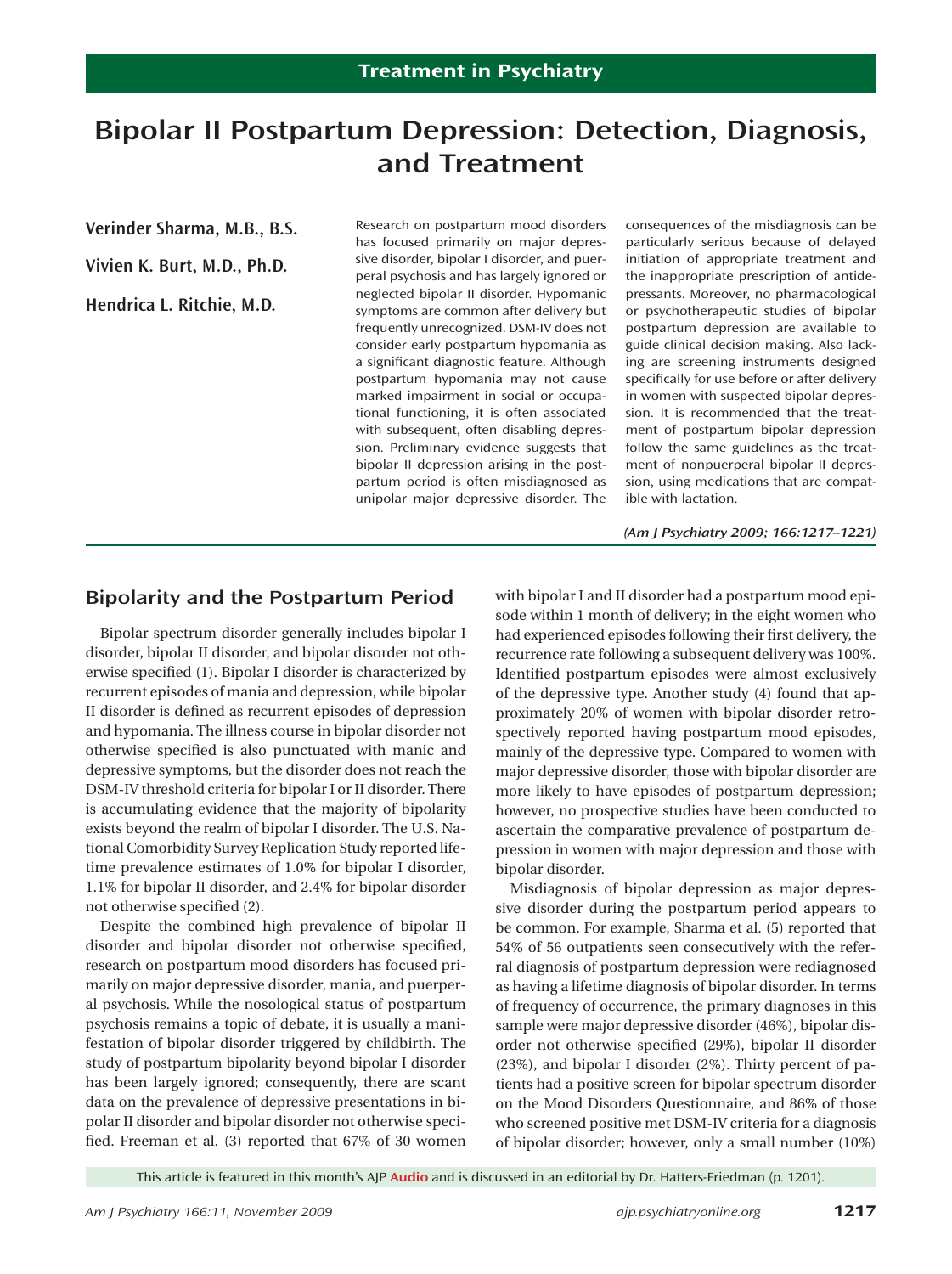A 25-year-old woman presents with postpartum anhedonia, decreased appetite, hypersomnia, poor concentration, and severe fatigue.

"Ms. A" is a 25-year-old married woman who is referred for assessment 6 weeks after her first delivery. She reports anhedonia, decreased appetite, hypersomnia, poor concentration, physical slowing, and extreme fatigue. Symptoms began within 2 weeks after delivery. Despite severe fatigue, she has difficulty falling asleep because of racing, ruminative thoughts. She denies thoughts of self-harm or harm to her child. On questioning, she reports having had a hypomanic episode of 2 days' duration immediately postpartum: she experienced euphoria, increased goal-directed activity, irritability, decreased sleep requirement, and distractibility. She has a his-

of these patients reported receiving a past diagnosis of bipolar disorder.

### Postpartum Hypomania

Hypomanic symptoms are common after delivery, with various studies reporting rates in the range of 9%–20% (6– 8). While no comparative studies have been conducted on the prevalence of hypomania during the puerperium compared with the nonpuerperal periods, the rates of hypomania reported in various studies are higher than the lifetime prevalence of bipolar disorder. It has been suggested that postpartum hypomania does not simply reflect happiness at having a baby but is a manifestation of bipolar disorder (9). Associated symptoms include increased goal-directed activity, overtalkativeness, racing of thoughts, decreased sleep requirement, distractibility, and irritability. In contrast, the "baby blues" denotes a brief period of mild emotional disturbance characterized by dysphoria, tearfulness, mood lability, insomnia, irritability, and anxiety. Symptoms

of the baby blues occur in up to 80% of women in the few days after delivery and usually remit by the 10th day. Even though elation has been reported in some studies as a symptom of the baby blues, the symptoms of postpartum hypomania can be distinguished because of their onset on postpartum day 1 rather than day 3 or 4, as in the baby blues (9). The peak prevalence of hypomanic symptoms is immediately after delivery, although the risk remains elevated for several weeks. Postpartum

hypomania itself does not cause marked impairment in social or occupational functioning, but its clinical significance lies in its association with bipolar depression later in the postpartum period (10).

# Consequences of Missed Postpartum Bipolarity

Hypomania after delivery may be misconstrued as the normal joy related to the experience of motherhood. Because DSM-IV does not acknowledge hypomania as a

tory of one episode of major depression and one episode of hypomania prior to pregnancy. Physically she is healthy, and recent blood work confirmed normal thyroid function. She is breastfeeding. Her first major depressive episode was treated with citalopram, which was ineffective. During the current episode, she has been treated with venlafaxine, which was titrated to 225 mg daily. At that dosage, she experienced agitation, racing thoughts, and insomnia. Zopiclone, at 15 mg/ day, was added for sleep. Ms. A's family history is positive for bipolar II disorder in her mother. The patient is referred for management of persistent, ruminative depression.

postpartum-onset specifier, there is neither sufficient awareness of nor screening for this presentation. Consequently, clinicians may not inquire about episodes of mood elevation, and women may fail to report hypomanic symptoms and focus on symptoms of depression. There are no screening instruments designed specifically for use before or after delivery in women with bipolar disorder. Commonly used screening instruments, such as the Edinburgh Postnatal Depression Scale, have not been validated in women with bipolar disorder. Thus, women with bipolar II disorder and bipolar disorder not otherwise specified may be misdiagnosed as having major depressive disorder in the postpartum period. Brockington et al. (11) noted that unipolar postpartum depression can be distinguished from postpartum bipolar depression; he found that an early onset of depression (within 2 weeks of delivery) and a characteristic clinical profile—less anger, less self-rated emotion, and more animation—represent a clinical entity related to bipolar disorder.

> The misdiagnosis of bipolar disorder as major depressive disorder frequently results in a delay in the initiation of appropriate treatment. The consequences of misdiagnosis can be particularly serious as treatment with antidepressants may precipitate mania, a mixed state, or rapid cycling and thereby increase the risk for psychiatric hospitalization. The injudicious use of antidepressants in patients with a bipolar diathesis has also been linked to polypharmacy and treatment refractoriness (12).

# Treatment and Prevention

#### *Pharmacological Management*

As in trials of antidepressants in nonpuerperal major depression, patients with bipolar disorder are routinely excluded from clinical trials in postpartum depression. Despite the lack of efficacy and safety data, antidepressants are regularly used as first-line pharmacotherapy in the management of bipolar postpartum depression. Sharma (13) reported three cases of early-onset post-

*bipolar depression as major depressive disorder during the postpartum period appears to be common."*

*"Misdiagnosis of*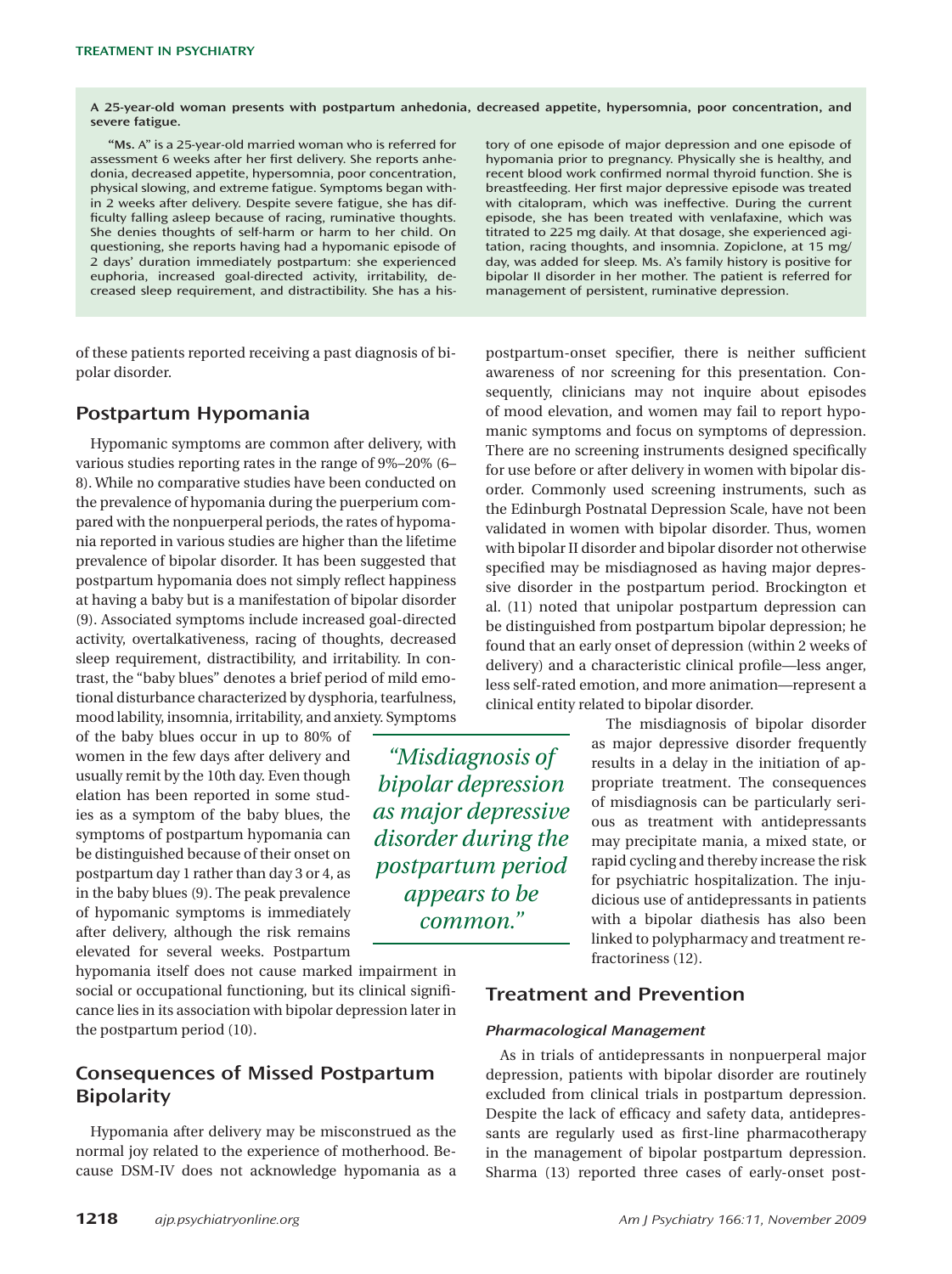partum depression in which bipolarity manifested after antidepressant treatment. There was no past history of psychiatric disturbance, but in each case, family history was positive for bipolar disorder. Treatment with antidepressants resulted in a highly unstable illness course, and discontinuation of antidepressants and initiation of mood stabilizers and atypical antipsychotics resulted in sustained improvement.

Two retrospective studies  $(N=101$  and  $N=27$ )  $(14, 15)$ and a prospective study (N=26) (16) evaluated the impact of prophylactic treatment with mood stabilizers on postpartum mood episodes in women with bipolar I or II disorder. The results of these studies supported the use of lithium and carbamazepine but not divalproex in the reduction of postpartum recurrences. A prospective cohort study of 25 women with bipolar I or II disorder (17) found that olanzapine alone or in combination with an antidepressant or mood stabilizer was associated with a lower risk of postpartum mood episodes than treatment with antidepressants, mood stabilizers, or no medication (18% versus 57%) for a minimum of 4 weeks after delivery. No studies have been conducted on atypical antipsychotics in the management of postpartum depression in women with bipolar disorder; however, evidence exists for quetiapine as a first-line choice in the acute treatment of bipolar II disorder (18).

#### *Medications and Breastfeeding*

Treatment during lactation requires minimizing infant exposure and adverse effects while maintaining optimum maternal mental health. In women with bipolar disorder, the benefits of breastfeeding should also be carefully balanced against the deleterious effect of sleep deprivation in triggering mood episodes. Consideration should be given to using the breast pump to allow others to assist with feeding, formula feeding, or supplementation of breast milk with formula in order to maximize consecutive hours of sleep.

In general, carbamazepine and valproate are considered compatible with breastfeeding. Lamotrigine should be used cautiously because of concerns about skin rash and higher-than-expected drug levels in the infant after exposure through breastfeeding, even though only 60% of the drug is transferred to the breast milk (19). The use of lithium during lactation has typically been discouraged because of concerns that it may be secreted at high levels in milk and that infants may not clear it efficiently (20). However, in light of the recent data showing no significant adverse clinical or behavioral effects in the infants, breastfeeding while taking lithium should be considered in carefully selected women. According to Viguera et al. (21), suitable clinical characteristics include stable maternal mood, lithium monotherapy or a simple medication regimen, adherence to infant monitoring recommendations, a healthy infant, and a collaborative pediatrician.

There is preliminary evidence supporting the use of quetiapine during breastfeeding (22), even though data on the safety of the atypical antipsychotics in lactating women are limited. In order to minimize the number of medications to which the infant is exposed during lactation, it is advisable to continue with the medication that was effective during pregnancy. For patients who are not receiving medication, a previously effective medication should be considered rather than trying a new one for which there may be more data on lactation. The infant's pediatrician should be made aware of any medications that the mother is taking while breastfeeding.

## *Nonpharmacological Management*

Psychoeducation and emotional support for the partner and other family members are important, and family members should be kept informed of the patient's condition, treatment plan, and expected outcome. Help with nocturnal infant care should be recommended to minimize the patient's sleep disruption. Once the patient's condition is stable, issues such as parenting skills and maternal-infant bonding should be addressed. There have been no studies of psychotherapy for postpartum depression in bipolar II disorder and bipolar disorder not otherwise specified; however, social rhythm therapy that stresses maintaining a regular schedule of daily activities and stability in personal relationships should be considered to help attain and reinforce mood stability (23).

# Summary and Recommendations

Postpartum treatment of women with bipolar II disorder and bipolar disorder not otherwise specified is challenging because of the lack of diagnostic instruments designed for postpartum mood presentations and a paucity of psychopharmacological data to guide clinical decision making. Given the prevalence of bipolarity and the potentially serious consequences of its misdiagnosis, pregnant women should be universally screened for bipolar disorder by inquiring about personal and family history of bipolar disorder. This will permit early identification, formal risk assessment, and management planning, including close follow-up during the period of risk. It can provide an opportunity to address avoidable risk factors, such as general stress and sleep disruption, in late pregnancy and the early postpartum period. Women with postpartum depression in particular should be routinely screened for mania and hypomania. Until a validated assessment tool is established, the Mood Disorder Questionnaire may be useful for screening for bipolar disorder in pregnant and postpartum women (1). The Highs scale (9) is not a diagnostic instrument, but it can be valuable in eliciting the symptoms of hypomania. The presence of clinical features, such as atypical features (DSM-IV criteria), racing of thoughts, and psychotic symptoms, during a depressive episode should serve as a clue to the bipolar nature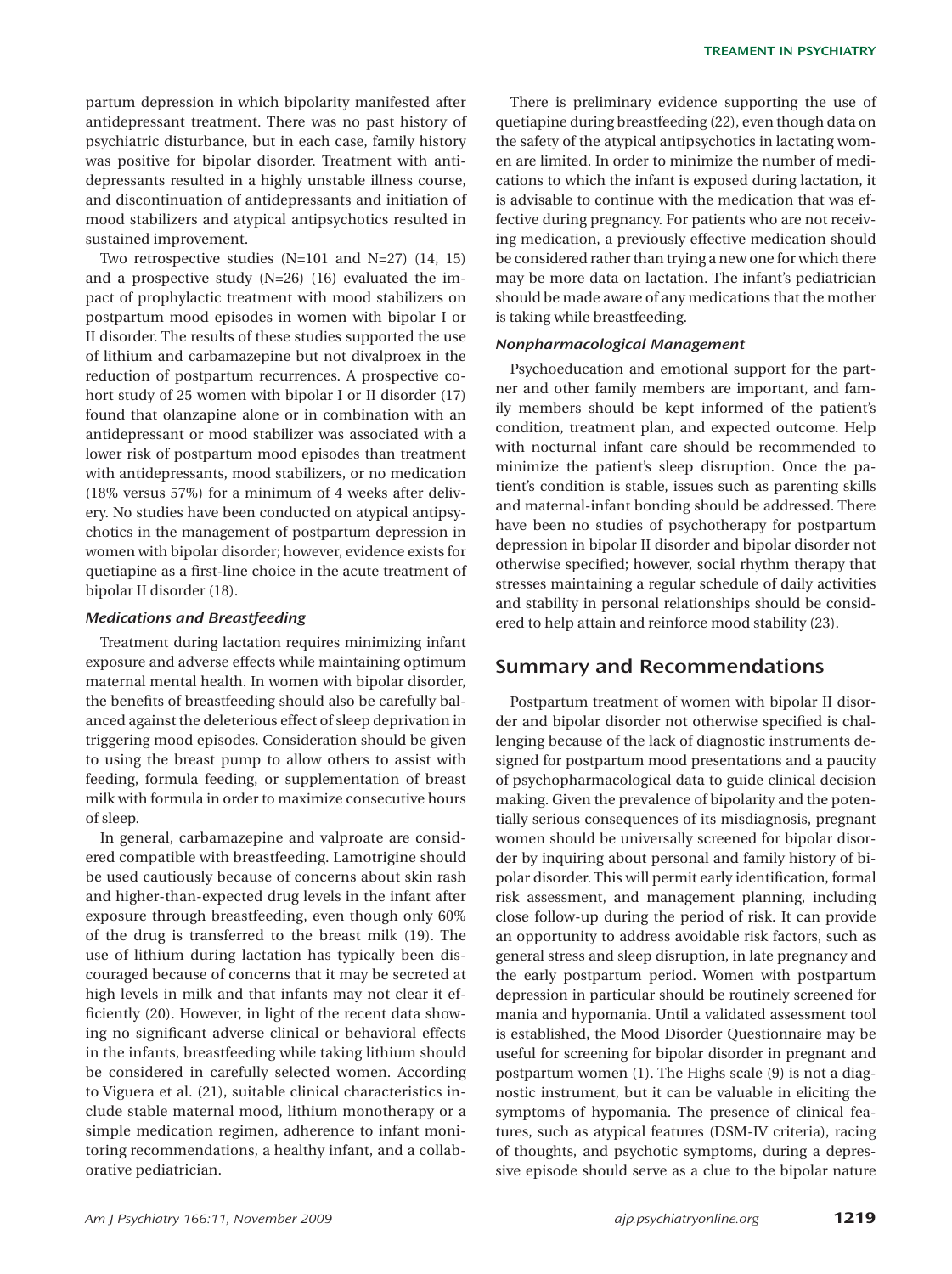of depression. Screening should include questions about a family history of bipolar disorder. Early initiation of appropriate management can improve the patient's quality of life, which can significantly affect her family and her child's early development.

Because insufficient research has been conducted on the treatment of postpartum bipolar II disorder, definitive recommendations cannot be made. Until there is more research and stronger evidence, the treatment of bipolar postpartum depression should follow the same guidelines as the treatment of nonpuerperal bipolar II depression (18), provided the selected medications are compatible with lactation. For acute management, treatment options include quetiapine, lamotrigine, lithium, valproate, quetiapine plus lamotrigine, and lithium plus lamotrigine. For prophylactic treatment, lithium, lamotrigine, or an atypical antipsychotic, such as olanzapine and quetiapine, should be considered. Antidepressant monotherapy should be avoided for prophylactic and acute treatment. For women with bipolar disorder who are already receiving an antidepressant, the need for its continued use in the maintenance treatment of depression should be evaluated because antidepressants may perpetuate instability of the illness course.

For women who appear to have significant bipolar illness in the postpartum setting, consideration should be given to the continued use of stabilizing medication after the first postpartum year. If medication is discontinued, it is advisable to continue psychiatric monitoring beyond the first postpartum year in order to ensure ongoing maternal emotional stability. Women should be carefully monitored for mood stability during subsequent pregnancies and postpartum periods. Consideration should be given to whether to use prophylactic management with previously effective medications or careful monitoring and prompt initiation of medications that have been effective in the past.

In the case vignette, the patient was thought to have bipolar II disorder, depressed phase, with postpartum onset. Clues to the bipolar nature of the depression included a history of postpartum hypomania, atypical symptoms of depression (hypersomnia and psychomotor retardation), family history of bipolar disorder, and a loss of antidepressant response. Collateral history obtained from her husband confirmed the diagnosis of bipolar II disorder. The venlafaxine dose was gradually tapered off and she was started on lamotrigine. During withdrawal from venlafaxine the patient's insomnia worsened, leading her treatment team to substitute 25 mg of quetiapine for the zopiclone she had been taking at bedtime. She was unable to tolerate a higher dose of quetiapine because of excessive sedation and postural hypotension. The treatment team decided to try lamotrigine, at 150 mg daily, because of its ease of use (no laboratory monitoring) and safety during lactation compared to lithium. The patient reported a significant and sustained improvement in her condition after the addition of lamotrigine.

Received Dec. 29, 2008; revision received Feb. 11, 2009; accepted Feb. 23, 2009 (doi: 10.1176/appi.ajp.2009.08121902). From the Departments of Psychiatry and of Obstetrics and Gynecology, University of Western Ontario, London; the Perinatal Clinic, St. Joseph's Health Care, London, Ontario; the Department of Psychiatry, Geffen School of Medicine at UCLA, Los Angeles; and the Women's Life Center, Resnick Neuropsychiatric Hospital at UCLA. Address correspondence and reprint requests to Prof. Sharma, Specialized Adult Program, Regional Mental Health Care London, 850 Highbury Avenue North, P.O. Box 5532, Station B, London, Ont., Canada N6A 4H1; vsharma@uwo. ca (e-mail).

Dr. Sharma has received grant support from, participated on scientific advisory boards for, or served on the speakers bureaus of Astra-Zeneca, Bristol-Myers Squibb, Eli Lilly, Janssen, Lundbeck, the Ontario Mental Health Foundation, Pfizer, Servier, and the Stanley Foundation. Dr. Burt has served as an advisor or consultant to, or on the speakers bureaus of, AstraZeneca, Eli Lilly, Noven Pharmaceuticals, Takeda Pharmaceuticals, and Wyeth Averst. Dr. Ritchie reports no financial relationships with commercial intersts.

Supported by a grant from the Ontario Mental Health Foundation. The authors thank Christine Drake for her help in the preparation of the manuscript.

#### References

- 1. Hirschfeld RMA, Williams JBW, Spitzer RL, Calabrese JR, Flynn L, Keck PE Jr, Lewis L, McElroy SL, Post RM, Rapport DJ, Russell JM, Sachs GS, Zajecka J: Development and validation of a screening instrument for bipolar spectrum disorder: the Mood Disorder Questionnaire. Am J Psychiatry 2000; 157:1873–1875
- 2. Merikangas KR, Akiskal HS, Angst J, Greenberg PE, Hirschfeld RM, Petukhova M, Kessler RC: Lifetime and 12-month prevalence of bipolar spectrum disorder in the National Comorbidity Survey Replication. Arch Gen Psychiatry 2007; 64:543–552
- 3. Freeman MP, Smith KW, Freeman SA, McElroy SL, Kmetz GE, Wright R, Keck PE Jr: The impact of reproductive events on the course of bipolar disorder in women. J Clin Psychiatry 2002; 63:284–287
- 4. Payne JL, Roy PS, Murphy-Eberenz K, Weismann MM, Swartz KL, McInnis MG, Nwulia E, Mondimore FM, MacKinnon DF, Miller EB, Nurnberger JI, Levinson DF, DePaulo JR Jr, Potash JB: Reproductive cycle-associated mood symptoms in women with major depression and bipolar disorder. J Affect Disord 2007; 99:221–229
- 5. Sharma V, Khan M, Corpse C, Sharma P: Missed bipolarity and psychiatric comorbidity in women with postpartum depression. Bipolar Disord 2008; 10:742–747
- 6. Webster J, Pritchard MA, Creedy D, East C: A simplified predictive index for the detection of women at risk for postnatal depression. Birth 2003; 30:101–108
- 7. Farías ME, Wenk E, Cordero M: Adaptación de la Escala Highs Para la Detección de Sintomatología Hipomaníaca en el Puerperio. Trastornos del Animo 2007; 3:27–36
- 8. Heron J, Craddock N, Jones I: Postnatal euphoria: are "the highs" an indicator of bipolarity? Bipolar Disord 2005; 7:103– 110
- 9. Glover V, Liddle P, Taylor A, Adams D, Sandler M: Mild hypomania (the highs) can be a feature of the first postpartum week: association with later depression. Br J Psychiatry 1994; 164:517–521
- 10. Lane A, Keville R, Morris M, Kinsella A, Turner M, Barry S: Postnatal depression and elation among mothers and their